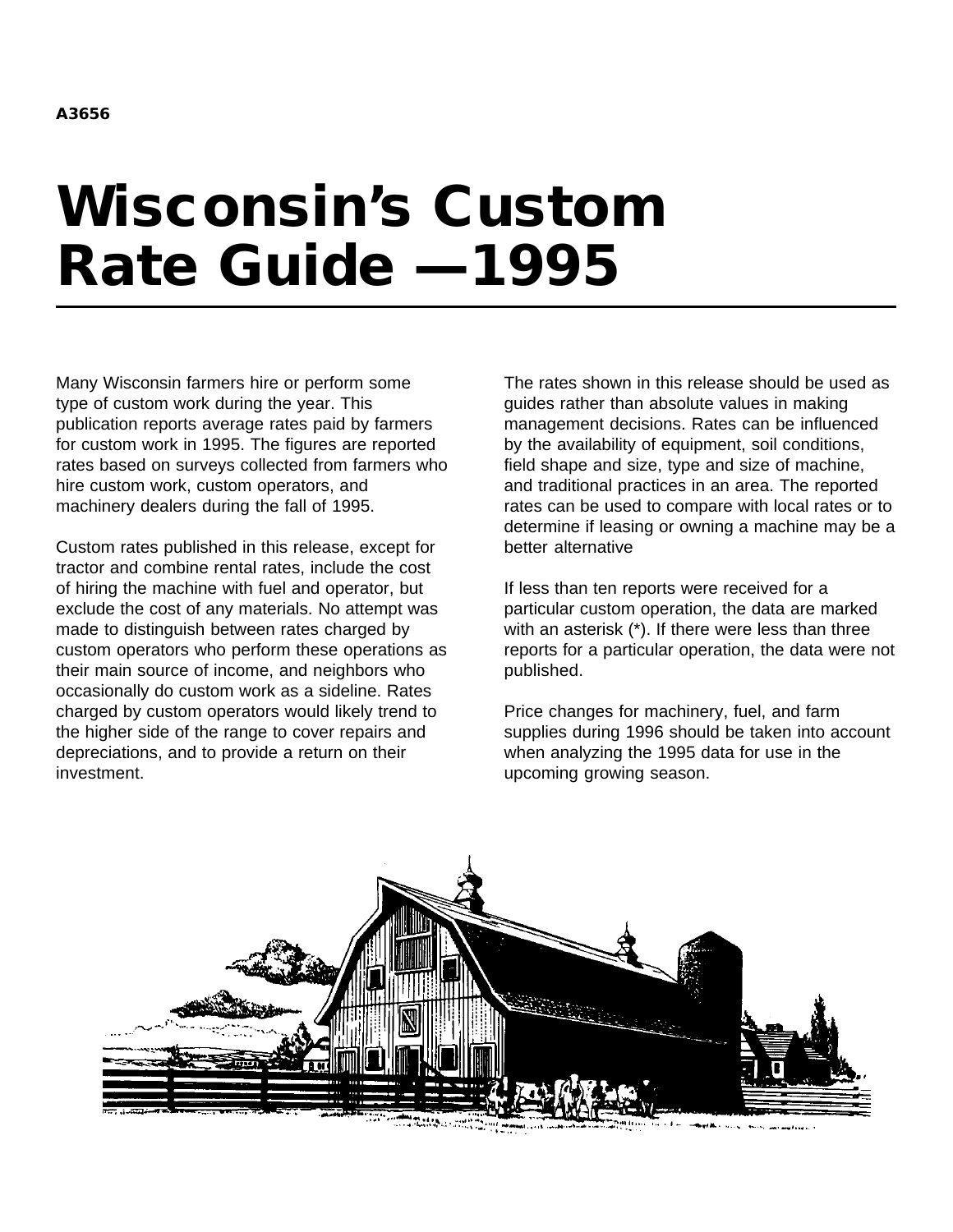# **Land Tillage and Fertilizer**

Custom rates for land tillage include charges for hiring the machine with fuel and operator, but exclude the costs of materials such as fertilizer, herbicides, etc. The majority of custom operators charge by the acre rather than by the hour. Charges by the hour are summarized by size of equipment for the most popular sizes of tillage machinery. Per acre charges were gathered by size of equipment too, but there was no significant difference in price for the different categories. Therefore, only one price was published.

Rates for applying fertilizers and chemicals are for the application of the product. Cost of materials is excluded.

#### **Land Tillage Operations, Per Acre, Wisconsin, 1995**

| Tillage operation     | Range in rates   | Average rate |  |  |  |
|-----------------------|------------------|--------------|--|--|--|
|                       | Dollars per acre |              |  |  |  |
| Moldboard plowing     | $5.00 - 23.00$   | 12.70        |  |  |  |
| Chisel plowing        | $5.00 - 22.00$   | 11.00        |  |  |  |
| Finishing disk        | $2.00 - 20.00$   | 9.25         |  |  |  |
| Offset disk           | $5.00 - 15.00$   | 9.90         |  |  |  |
| Disk with digger      |                  |              |  |  |  |
| and drag              | $3.00 - 15.00$   | 7.55         |  |  |  |
| Spring tooth harrow   | $5.00 - 10.00$   | 7.30         |  |  |  |
| Spike tooth harrow    | $3.00 - 13.00$   | 6.15         |  |  |  |
| Rotary hoe            | $2.00 - 11.00$   | 5.25         |  |  |  |
| Soil finisher         | $4.00 - 18.00$   | 9.65         |  |  |  |
| Subsoiling            | $5.00 - 22.00$   | 11.60        |  |  |  |
| Field cultivator      | $3.00 - 25.00$   | 9.25         |  |  |  |
| Row cultivator        |                  |              |  |  |  |
| With fertilizer       | $3.00 - 10.00$   | 7.05         |  |  |  |
| Without fertilizer    | $2.00 - 11.00$   | 5.85         |  |  |  |
| Shredding corn stalks | $3.00 - 15.00$   | 6.80         |  |  |  |
|                       |                  |              |  |  |  |

#### **Land Tillage Operations, Per Hour, Wisconsin, 1995**

| Tillage operation         | Range in rates   | Average rate |  |  |  |
|---------------------------|------------------|--------------|--|--|--|
|                           | Dollars per hour |              |  |  |  |
| Moldboard plowing         |                  |              |  |  |  |
| 1 - 4 bottoms             | $12.00 - 50.00$  | 32.30        |  |  |  |
| 5 bottoms                 | 18.00 - 55.00    | 38.90        |  |  |  |
| $6 - 7$ bottoms*          | $50.00 - 60.00$  | 56.30        |  |  |  |
| Chisel plowing            |                  |              |  |  |  |
| 8 - 10 feet*              | $20.00 - 80.00$  | 47.00        |  |  |  |
| 11 - 13 feet              | $35.00 - 75.00$  | 49.20        |  |  |  |
| 14 - 16 feet*             | 50.00 - 110.00   | 72.90        |  |  |  |
| Finishing disk            |                  |              |  |  |  |
| 14 - 16 feet*             | $20.00 - 35.00$  | 30.00        |  |  |  |
| 23 - 25 feet*             | 40.00 - 100.00   | 56.30        |  |  |  |
| Disk with digger and drag |                  |              |  |  |  |
| $20 - 25$ feet*           | $20.00 - 80.00$  | 47.50        |  |  |  |
| Field cultivator          |                  |              |  |  |  |
| 24 - 26 feet*             | $40.00 - 75.00$  | 51.70        |  |  |  |
| 30 or more feet*          | 55.00 - 110.00   | 80.00        |  |  |  |
| Row cultivator            |                  |              |  |  |  |
| Without fertilizer        |                  |              |  |  |  |
| 6 Row <sup>*</sup>        | $35.00 - 40.00$  | 38.30        |  |  |  |
| Shredding corn stalks     |                  |              |  |  |  |
| 13 - 15 feet*             | 40.00 - 75.00    | 55.00        |  |  |  |

\*Less than 10 reports summarized.

## **Applications of Fertilizer and Chemicals 1/ Wisconsin, 1995**

| Range in rates   | Average rate |  |  |
|------------------|--------------|--|--|
| Dollars per acre |              |  |  |
|                  |              |  |  |
| $1.50 - 8.00$    | 5.35         |  |  |
| $1.00 - 10.00$   | 3.40         |  |  |
| $4.00 - 12.50$   | 6.65         |  |  |
| $1.00 - 10.00$   | 4.00         |  |  |
| $3.00 - 8.00$    | 5.90         |  |  |
| $3.00 - 8.00$    | 5.80         |  |  |
| $1.25 - 10.80$   | 6.05         |  |  |
|                  |              |  |  |

1/The prices listed reflect application only. Cost of materials is excluded.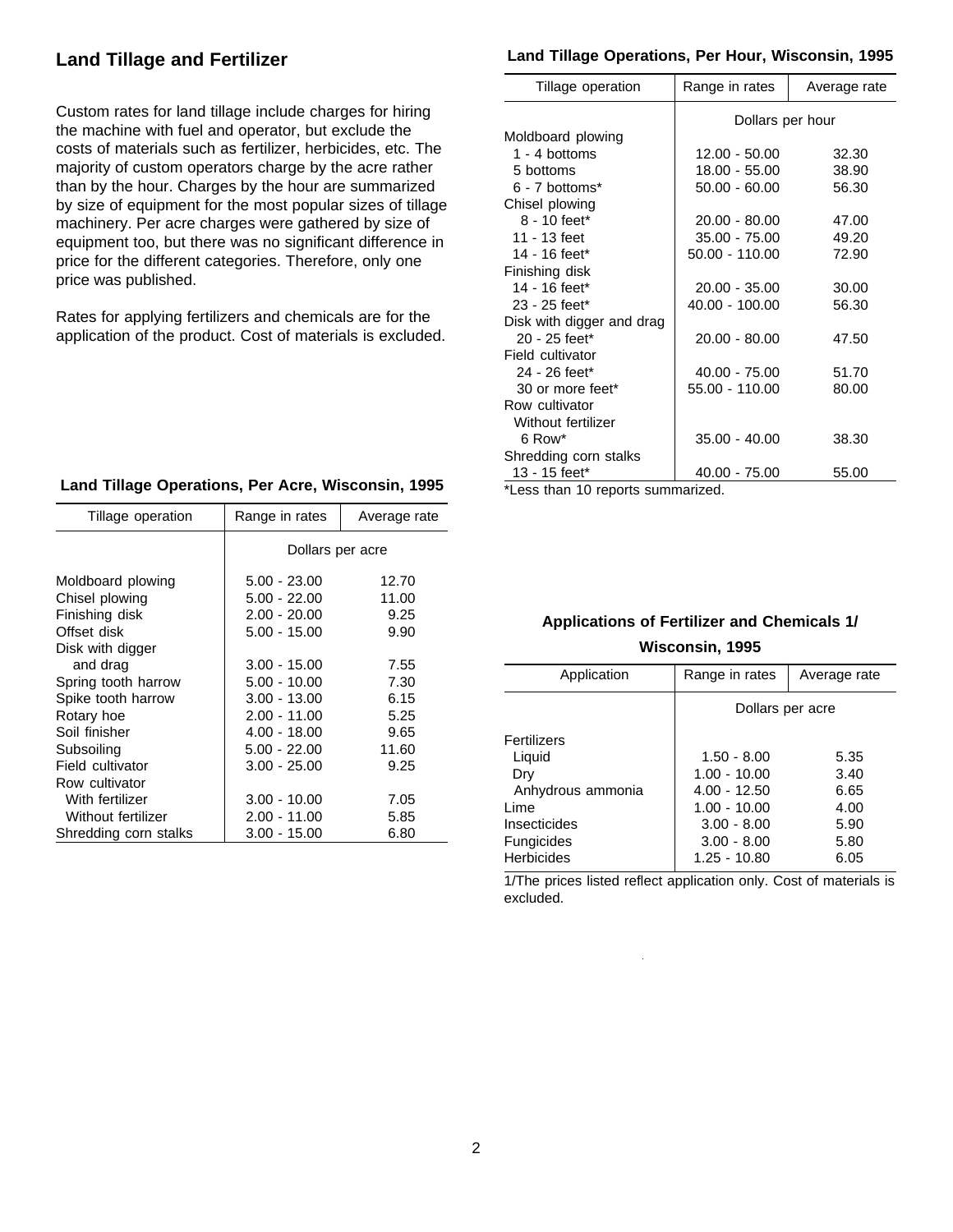# **Planting Operations**

The following tables show the rates for custom work during the planting season. These rates do not include costs for seed and fertilizer. On the questionnaire, respondents were asked to provide prices for planting using three different methods: conventional tillage, minimum tillage, and no-till. The summary showed no significant difference in the price, so only one rate is published in this report.

In most cases, the per acre rate was the method reported. The second table shows the per hour rates for the most popular sizes of grain drills and corn planters.

# **Harvesting Operations**

Custom rates charged for harvesting Wisconsin's major crops are quoted in the following tables. Charging by the acre is still the more popular way to report for harvest, but many custom operators still charge by the hour.

#### **Harvesting Operations, Per Acre, Wisconsin, 1995**

| Harvesting operation                          | Range in rates                    | Average rate   |  |  |
|-----------------------------------------------|-----------------------------------|----------------|--|--|
|                                               | Dollars per acre                  |                |  |  |
| Small grains<br>Swathing small grains<br>Corn | $4.00 - 50.00$<br>$4.00 - 25.00$  | 21.20<br>8.10  |  |  |
| Combine grain<br>Pick ear corn                | $14.00 - 40.00$<br>$8.00 - 32.00$ | 22.00<br>17.70 |  |  |
| Soybeans                                      | 15.00 - 30.00                     | 22.30          |  |  |

# **Harvesting Operations, Per Hour, Wisconsin, 1995**

| Harvesting operation  | Range in rates   | Average rate |  |  |  |
|-----------------------|------------------|--------------|--|--|--|
|                       | Dollars per hour |              |  |  |  |
| Small grains          |                  |              |  |  |  |
| 10 - 11 feet*         | $30.00 - 65.00$  | 51.20        |  |  |  |
| 12 feet               | $30.00 - 85.00$  | 56.10        |  |  |  |
| 13 feet               | $30.00 - 95.00$  | 58.30        |  |  |  |
| 14 feet               | $60.00 - 80.00$  | 67.00        |  |  |  |
| 15 feet               | $50.00 - 120.00$ | 80.40        |  |  |  |
| 16 feet               | 60.00 - 120.00   | 81.90        |  |  |  |
| 17 or more feet*      | 50.00 - 120.00   | 95.70        |  |  |  |
| Swathing small grains |                  |              |  |  |  |
| 10 - 12 feet*         | $15.00 - 40.00$  | 27.00        |  |  |  |
| Corn                  |                  |              |  |  |  |
| Combine grain         |                  |              |  |  |  |
| 4 Row                 | $30.00 - 100.00$ | 76.70        |  |  |  |
| 6 Row                 | 60.00 - 125.00   | 82.70        |  |  |  |
| Pick ear corn         |                  |              |  |  |  |
| 2 Row                 | $15.00 - 40.00$  | 30.00        |  |  |  |
| Soybeans              |                  |              |  |  |  |
| 12 - 14 feet*         | $60.00 - 85.00$  | 72.40        |  |  |  |
| 15 feet $*$           | $60.00 - 85.00$  | 72.80        |  |  |  |
| 16 feet               | 60.00 - 100.00   | 84.80        |  |  |  |
| 17 or more feet       | 60.00 - 126.00   | 98.90        |  |  |  |

\*Less than 10 reports summarized.

#### **Planting Operations, Per Acre, Wisconsin, 1995**

| Planting operation    | Range in rates   | Average rate |  |  |  |  |
|-----------------------|------------------|--------------|--|--|--|--|
|                       | Dollars per acre |              |  |  |  |  |
| Small grains          |                  |              |  |  |  |  |
| Broadcast*            | $3.00 - 12.00$   | 7.25         |  |  |  |  |
| Drilled               | $3.00 - 22.00$   | 9.90         |  |  |  |  |
| Corn                  | $4.00 - 26.00$   | 10.60        |  |  |  |  |
| Soybeans              |                  |              |  |  |  |  |
| Row                   | $6.00 - 22.00$   | 10.50        |  |  |  |  |
| Drilled               | $3.00 - 22.00$   | 11.10        |  |  |  |  |
| Alfalfa, clover, etc. | $3.50 - 20.00$   | 9.80         |  |  |  |  |
|                       |                  |              |  |  |  |  |

\*Less than 10 reports summarized.

#### **Planting Operations, Per Hour, Wisconsin, 1995**

| Planting operation               | Range in rates   | Average rate |  |  |  |  |
|----------------------------------|------------------|--------------|--|--|--|--|
|                                  | Dollars per hour |              |  |  |  |  |
| Small grains                     |                  |              |  |  |  |  |
| Drilled                          |                  |              |  |  |  |  |
| 11 - 16 feet*                    | $20.00 - 80.00$  | 48.20        |  |  |  |  |
| Corn                             |                  |              |  |  |  |  |
| 4 row <sup>*</sup>               | $8.00 - 50.00$   | 25.80        |  |  |  |  |
| 6 row <sup>*</sup>               | $30.00 - 55.00$  | 38.80        |  |  |  |  |
| *Leee than 10 reporte eummarized |                  |              |  |  |  |  |

Less than 10 reports summarized.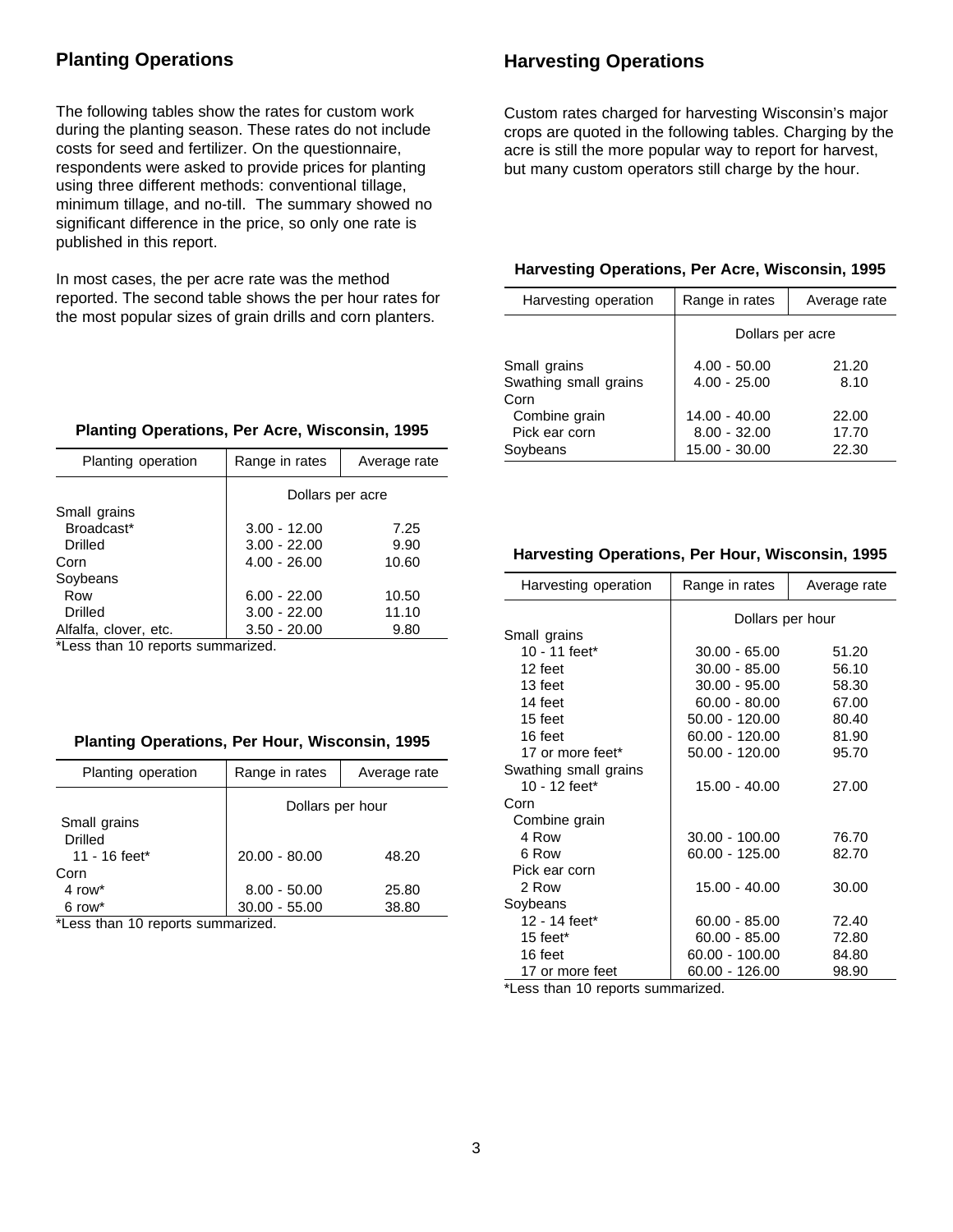### **Hay Harvest**

There are many ways to charge for harvesting forage. This survey showed the most popular way to charge for baling hay was by the bale. However, charging for haylage work was not as simple. Some charge by the foot of silo or bag, others by the load, others by the bag, and some by acre or hour. The following tables include the rates that had at least three reports.

#### **Hay Harvesting Operations, Wisconsin, 1995**

| Harvesting operation                        | Range in rates    | Average rate |  |
|---------------------------------------------|-------------------|--------------|--|
|                                             | Dollars per acre  |              |  |
| Mowing and conditioning                     | $2.00 - 15.00$    | 8.15         |  |
| Raking                                      | $1.00 - 12.00$    | 4.20         |  |
|                                             | Dollars per bale  |              |  |
| Hay baling                                  |                   |              |  |
| Small square bales                          | $0.10 - 2.00$     | 0.34         |  |
| Large square bales                          | $4.00 - 12.10$    | 7.10         |  |
| Small round bales                           | $3.00 - 10.00$    | 5.70         |  |
| Large round bales                           | $4.00 - 15.00$    | 6.95         |  |
|                                             | Dollars per bale  |              |  |
| Mowing to baling (one<br>operation)         |                   |              |  |
| Small square bales*                         | $0.40 - 0.85$     | 0.65         |  |
| Bale wrapping                               |                   |              |  |
| Large square bales*                         | $3.00 - 9.00$     | 6.75         |  |
| Small round bales                           | $1.50 - 11.00$    | 5.15         |  |
| Large round bales                           | $1.50 - 14.00$    | 6.70         |  |
|                                             | Dollars per stack |              |  |
| Stacking                                    |                   |              |  |
| 1 Ton stack                                 | $5.00 - 20.00$    | 10.80        |  |
| 2 Ton stack                                 | $10.00 - 25.00$   | 14.00        |  |
| 3 Ton stack*                                | $8.00 - 35.00$    | 16.30        |  |
|                                             | Dollars per acre  |              |  |
| Haylage operations                          |                   |              |  |
| Chopping                                    | 10.00 - 75.00     | 23.00        |  |
| Chop, haul and fill<br>Silo (one operation) | 15.00 - 75.00     | 30.70        |  |

\*Less than 10 reports summarized.

#### **Hay Harvesting Operations, Wisconsin, 1995**

| Harvesting operation                                                     | Range in rates   | Average rate |  |  |  |
|--------------------------------------------------------------------------|------------------|--------------|--|--|--|
|                                                                          | Dollars per hour |              |  |  |  |
| Mowing and conditioning                                                  |                  |              |  |  |  |
| 9 feet*                                                                  | $5.00 - 45.00$   | 30.80        |  |  |  |
| 12 feet                                                                  | $30.00 - 45.00$  | 36.80        |  |  |  |
| 14 feet $*$                                                              | 35.00 - 75.00    | 53.60        |  |  |  |
| 16 feet $*$                                                              | $35.00 - 100.00$ | 63.00        |  |  |  |
| Raking                                                                   |                  |              |  |  |  |
| 9 - 11 feet*                                                             | $12.00 - 30.00$  | 16.70        |  |  |  |
| Haylage operations                                                       |                  |              |  |  |  |
| Chopping                                                                 | 33.00 - 185.00   | 77.40        |  |  |  |
| Chop, haul and fill<br>silo (one operation)<br>Chop, haul and fill silo  | $40.00 - 300.00$ | 108.90       |  |  |  |
| bag (one operation)*                                                     | 135.00 - 225.00  | 170.00       |  |  |  |
|                                                                          | Dollars per foot |              |  |  |  |
| Chop, haul and fill<br>silo (one operation)*<br>Chop, haul and fill silo | $11.50 - 25.00$  | 19.50        |  |  |  |
| bag (one operation)*                                                     | $2.00 - 9.00$    | 3.70         |  |  |  |
|                                                                          | Dollars per bag  |              |  |  |  |
| Chop, haul and fill silo<br>bag (one operation)*                         | 200.00 - 404.00  | 338.50       |  |  |  |
| *Less than 10 reports summarized.                                        |                  |              |  |  |  |

ess than 10 reports summarized.

#### **Corn Silage Harvesting Operations, Wisconsin, 1995**

| Harvesting operation                                                    | Range in rates                            | Average rate |  |  |  |  |
|-------------------------------------------------------------------------|-------------------------------------------|--------------|--|--|--|--|
|                                                                         | Dollars per acre                          |              |  |  |  |  |
| Chopping                                                                | 10.00 - 82.00                             | 40.50        |  |  |  |  |
| Chop, haul and fill silo<br>(one operation)                             | 10.00 - 100.00                            | 44.50        |  |  |  |  |
|                                                                         | Dollars per hour                          |              |  |  |  |  |
| Chopping                                                                | 20.00 - 200.00                            | 77.00        |  |  |  |  |
| Chop, haul and fill silo<br>(one operation)<br>Chop, haul and fill silo | 33.00 - 300.00                            | 104.20       |  |  |  |  |
| bag (one operation)*                                                    | 130.00 - 150.00                           | 142.70       |  |  |  |  |
| Silo bagging only*                                                      | Dollars per foot<br>$2.00 - 3.50$         | 2.70         |  |  |  |  |
| Silo bagging only*                                                      | Dollars per bag<br>200.00 - 450.00 337.50 |              |  |  |  |  |
|                                                                         | Dollars per acre                          |              |  |  |  |  |
| Chopping corn stalks<br>for bedding                                     | $2.00 - 13.00$                            | 6.75         |  |  |  |  |
|                                                                         | Dollars per hour                          |              |  |  |  |  |
| Chopping corn stalks<br>for bedding*                                    | 10.00 - 60.00                             | 37.20        |  |  |  |  |
|                                                                         | Dollars per bale                          |              |  |  |  |  |
| Baling corn stalks                                                      | $4.00 - 16.00$                            | 7.50         |  |  |  |  |
| *Less than 10 reports summarized.                                       |                                           |              |  |  |  |  |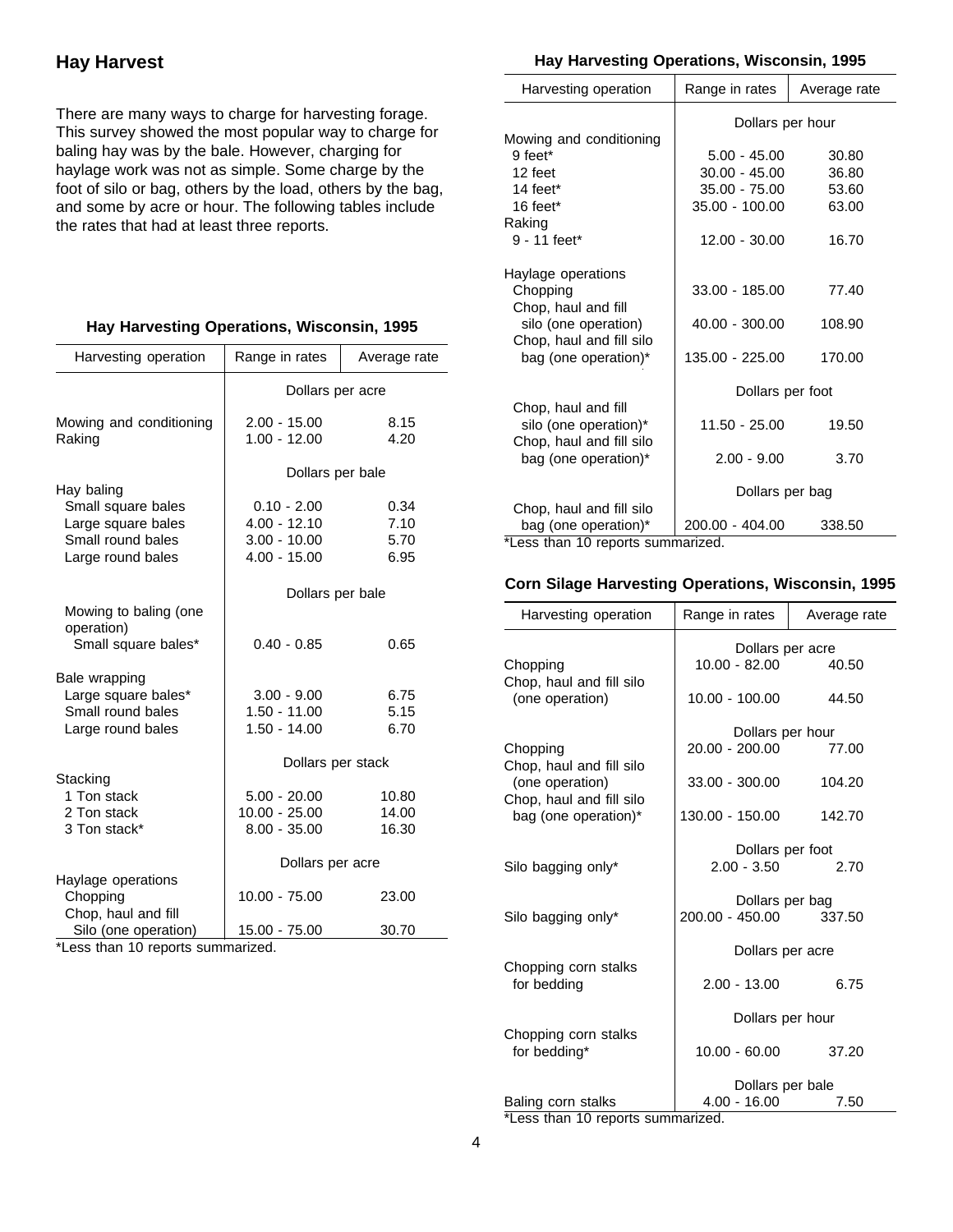|  |                                           | Tillage, Planting and Other Farm Work, Wisconsin, 1995 |  |
|--|-------------------------------------------|--------------------------------------------------------|--|
|  | Average Price as Reported by Districts 1/ |                                                        |  |

| Operation                                 | <b>NW</b>                   | <b>NC</b>        | <b>NE</b>                | WC                     | $\mathbf C$        | EC               | SW    | SC    | <b>SE</b> | <b>State</b> |
|-------------------------------------------|-----------------------------|------------------|--------------------------|------------------------|--------------------|------------------|-------|-------|-----------|--------------|
|                                           |                             | Dollars per acre |                          |                        |                    |                  |       |       |           |              |
| Moldboard plowing                         | 11.60                       | 11.40            | 16.60                    | 10.40                  | 13.90              | 14.30            | 14.50 | 12.00 | 12.50     | 12.70        |
| Chisel plowing                            |                             | 8.90             |                          | 10.40                  | 10.90              | 12.00            | 10.80 | 10.40 | 12.70     | 11.00        |
| Finishing disk                            | 7.00                        | 5.35             | $\overline{\phantom{a}}$ | 8.75                   |                    | 9.80             | 11.40 | 8.75  | 10.90     | 9.25         |
|                                           |                             |                  |                          |                        |                    | Dollars per acre |       |       |           |              |
| Applying dry fertilizer                   | 2.65                        | 4.15             | 2.35                     | 3.40                   | 3.35               | 3.90             | 3.75  | 2.85  | 4.05      | 3.40         |
| Applying herbicides                       | 5.70                        | 6.30             | 6.25                     | 6.80                   | 6.00               | 5.95             | 6.25  | 5.70  | 5.90      | 6.05         |
|                                           |                             |                  |                          |                        |                    | Dollars per acre |       |       |           |              |
| Planting small grains                     |                             |                  |                          |                        |                    |                  |       |       |           |              |
| <b>Drilled</b>                            | 8.15                        | 7.90             |                          | 9.65                   | 9.55               | 10.30            | 12.30 | 8.60  | 10.40     | 9.90         |
| <b>Planting Corn</b><br>Planting soybeans | 9.75                        | 9.80             | 9.95                     | 10.80                  | 11.50              | 10.10            | 12.80 | 10.20 | 10.20     | 10.60        |
| <b>Drilled</b>                            |                             | 7.65             | 14.20                    | 11.40                  | 10.80              | 9.75             | 13.60 | 11.40 | 11.00     | 11.10        |
| Row                                       | 8.35                        | 11.20            |                          | 10.30                  |                    | 9.50             | 12.70 | 9.25  | 13.70     | 10.50        |
|                                           |                             | Dollars per hour |                          |                        |                    |                  |       |       |           |              |
| Relief milker                             | 8.20                        | 7.55             | 6.00                     | 10.20                  | 8.20               | 9.10             | 8.85  | 11.30 | 7.20      | 8.95         |
| General farm labor                        | 6.35                        | 6.00             | 5.40                     | 6.25                   | 6.50               | 6.60             | 5.80  | 6.65  | 6.60      | 6.30         |
|                                           | Dollars per hour            |                  |                          |                        |                    |                  |       |       |           |              |
| Bobcat use                                | 31.40                       | 48.30            | -                        | 24.40                  | 44.30              | 22.90            | 26.40 | 27.90 | 35.00     | 28.60        |
| Bulldozer use                             | 71.00                       | 61.20            |                          | 71.80                  | 70.00              | 64.10            | 73.10 | 70.00 | 58.30     | 68.00        |
|                                           | والانتقاد المراج والمواليات | $41-$            |                          | والمله المترات والمساو | $-12 = 4$ and $-1$ |                  |       |       |           |              |

1/Estimates were published if there were three or more reports in the district.

# **Harvesting Operations, Wisconsin, 1995**

# **Average Price as Reported by Districts 1/**

| Operation               | <b>NW</b>        | <b>NC</b> | <b>NE</b> | <b>WC</b> | C     | EC    | <b>SW</b> | <b>SC</b> | <b>SE</b>      | <b>State</b> |
|-------------------------|------------------|-----------|-----------|-----------|-------|-------|-----------|-----------|----------------|--------------|
|                         | Dollars per acre |           |           |           |       |       |           |           |                |              |
| Combining corn          | 21.40            | 18.20     | 22.80     | 22.20     | 22.50 | 22.60 | 21.90     | 21.60     | 22.60          | 22.00        |
| Picking ear corn        | 18.00            | Ξ.        | 18.30     | 19.90     | 18.30 | 16.60 | 18.50     | 16.50     | $\blacksquare$ | 17.70        |
| Harvesting soybeans     | 22.20            | 19.60     | 24.30     | 21.50     | 23.30 | 22.80 | 21.50     | 22.00     | 23.00          | 22.30        |
| Harvesting small grains | 19.50            | 16.90     | 21.60     | 21.10     | 20.90 | 21.60 | 22.30     | 20.90     | 22.50          | 21.20        |
| Haying operations       |                  |           |           |           |       |       |           |           |                |              |
| Mowing & conditioning   | 8.80             | 7.65      | ۰         | 7.90      | 6.65  | 8.60  | 7.80      | 7.90      | 8.70           | 8.15         |
| Raking hay              | 3.30             | 3.35      | ۰         | 5.45      | ٠     | 4.50  | 4.85      | 4.00      | 3.65           | 4.20         |
|                         | Dollars per bale |           |           |           |       |       |           |           |                |              |
| Baling hay              |                  |           |           |           |       |       |           |           |                |              |
| Small square bales      | 0.30             | 0.35      | ۰         | 0.30      | 0.28  | 0.30  | 0.31      | 0.41      | 0.40           | 0.34         |
| Small round bales       | 5.35             | 5.50      | 5.15      | 5.95      | 5.55  | 6.00  | 5.40      | 5.65      | 5.80           | 5.70         |
| Large round bales       | 6.40             | 7.40      | 6.65      | 6.70      | 7.25  | 7.30  | 6.85      | 7.45      | 7.15           | 6.95         |

1/Estimates were published if there were three or more reports in the district.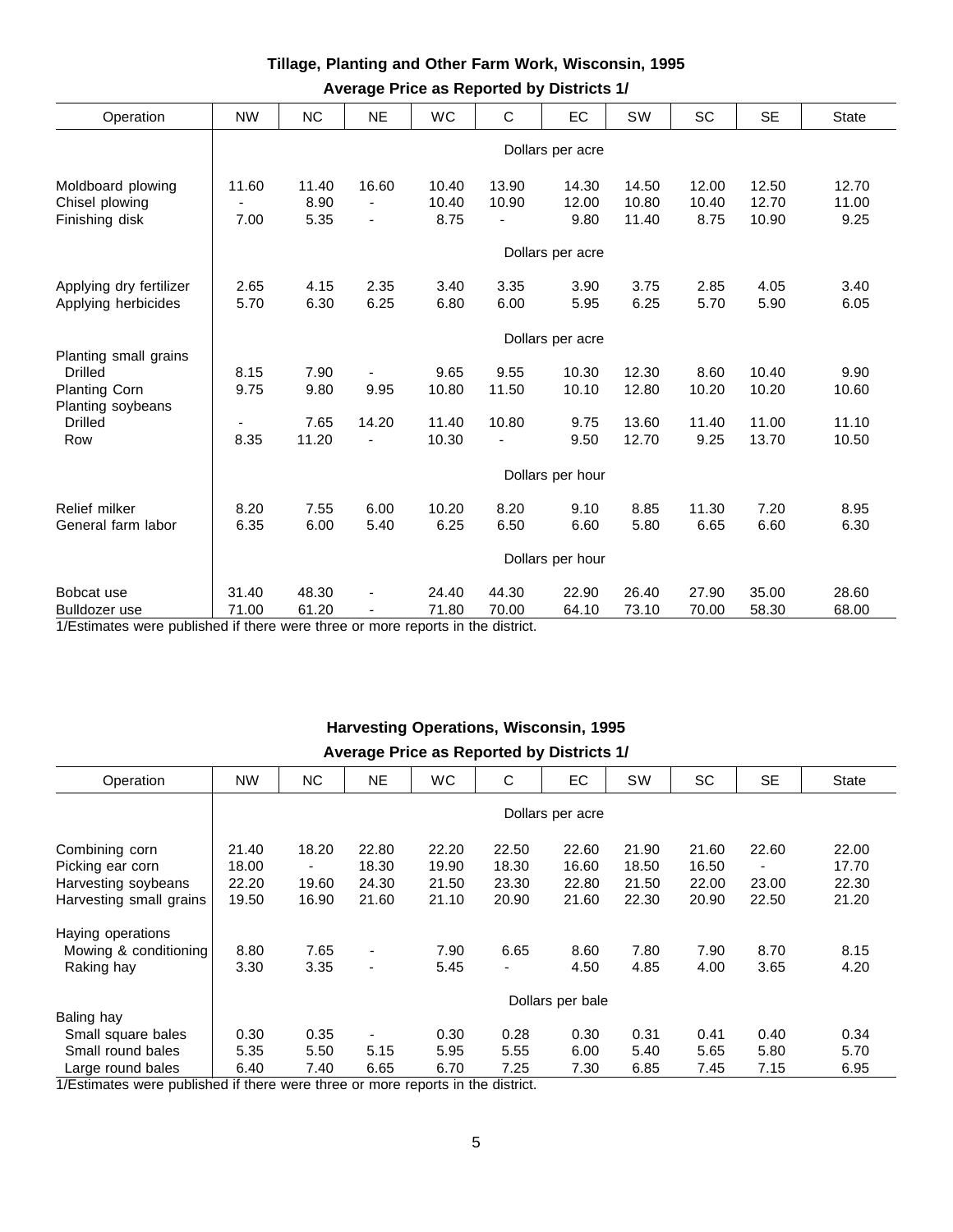# **Machinery Rental**

Tractor rental has become an important part of planting and harvesting operations on Wisconsin farms. Rates for tractor and combine rental are for the use of the machinery only. The operator must provide the fuel and the labor.

# **Farm Labor**

Wages paid to farm labor, especially relief milkers, have not been asked on previous custom rates surveys. However, there is a lot of interest in this information. The following table lists the rates paid to relief milkers and general farm labor. According to this survey, relief milkers are three times more likely to be paid by the hour than by the cow. This information is listed by district on page five.

# **Machinery Rental Operations 1/ Wisconsin, 1995**

| Equipment size         | Range in rates   | Average rate |  |  |
|------------------------|------------------|--------------|--|--|
|                        | Dollars per hour |              |  |  |
| Tractors               |                  |              |  |  |
| Under 50 HP            | $5.00 - 35.00$   | 15.10        |  |  |
| 50 - 99 HP             | $5.00 - 35.00$   | 16.90        |  |  |
| 100 - 149 HP           | $5.00 - 40.00$   | 21.80        |  |  |
| 150 HP and over        | $14.00 - 60.00$  | 28.20        |  |  |
| 4-wheel drive          |                  |              |  |  |
| Under 175 HP           | $15.00 - 50.00$  | 27.00        |  |  |
| Over 175 HP            | $20.00 - 65.00$  | 34.30        |  |  |
| Combines               |                  |              |  |  |
| 4-row and smaller      | $22.00 - 90.00$  | 65.50        |  |  |
| 6-row and larger       | 40.00 - 135.00   | 83.60        |  |  |
| د است. است. ا⊏ان دانده |                  |              |  |  |

1/Above rates for machinery use only. Fuel and operator are provided by the user.

#### **Grain Drying, Wisconsin, 1995**

| Operation                        | Range in rates                           | Average rate |  |  |
|----------------------------------|------------------------------------------|--------------|--|--|
|                                  | Dollars per point of<br>moisture removed |              |  |  |
| Grain drying                     |                                          |              |  |  |
| Corn                             | $0.01 - 0.09$                            | 0.021        |  |  |
| Soybeans*                        | $0.01 - 0.12$                            | 0.034        |  |  |
| *Less than 10 reports summarized |                                          |              |  |  |

Less than 10 reports summarized.

#### **Farm Labor, Wisconsin, 1995**

| Work hired to do              | Range in rates                  | Average rate |  |
|-------------------------------|---------------------------------|--------------|--|
| Relief milker                 | Dollars                         |              |  |
| Rate per hour<br>Rate per cow | $4.50 - 25.00$<br>$0.25 - 1.50$ | 8.95<br>0.75 |  |
|                               | Dollars per hour                |              |  |
| General farm labor            | $4.00 - 18.00$                  | 6.30         |  |

#### **Manure Handling Operations, Wisconsin, 1995**

| Operation                       | Range in rates     | Average rate |  |  |
|---------------------------------|--------------------|--------------|--|--|
|                                 | Dollars per hour   |              |  |  |
| Manure handling                 |                    |              |  |  |
| Loading                         | $10.00 - 70.00$    | 34.90        |  |  |
| Spreading                       | $10.00 - 75.00$    | 34.40        |  |  |
| Liquid manure handling          |                    |              |  |  |
| Pumping and spreading           | 25.00 - 126.75     | 47.40        |  |  |
| irrigation*                     | $95.00 - 135.00$   | 106.00       |  |  |
|                                 |                    |              |  |  |
|                                 | Dollars per gallon |              |  |  |
| Liquid manure handling          |                    |              |  |  |
| Pumping and spreading           | $0.01 - 0.07$      | 0.02         |  |  |
| *Locathan 10 reports summarized |                    |              |  |  |

\*Less than 10 reports summarized.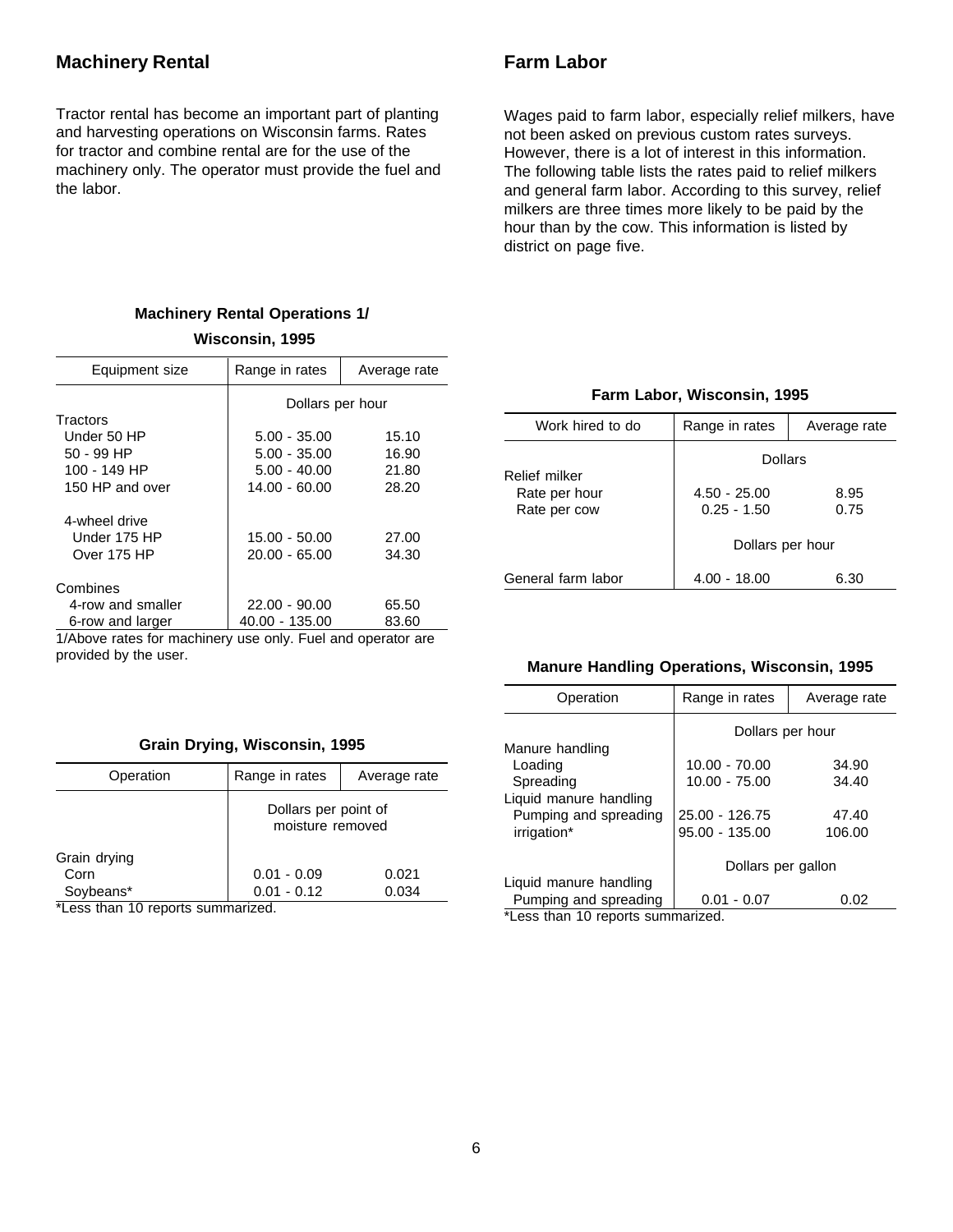#### **Miscellaneous Custom Rates, Wisconsin, 1995**

| Average rate                                  |  |  |  |
|-----------------------------------------------|--|--|--|
| Dollars per unit listed                       |  |  |  |
|                                               |  |  |  |
| 26.70                                         |  |  |  |
| 1.60                                          |  |  |  |
| 13.00                                         |  |  |  |
| Dollars per head per month                    |  |  |  |
|                                               |  |  |  |
| 11.85                                         |  |  |  |
| 3.65                                          |  |  |  |
|                                               |  |  |  |
| 38.60                                         |  |  |  |
|                                               |  |  |  |
| Dollars per bushel per month<br>$0.01 - 0.10$ |  |  |  |
| 0.03                                          |  |  |  |
|                                               |  |  |  |
| 0.52                                          |  |  |  |
|                                               |  |  |  |
|                                               |  |  |  |
| 0.55                                          |  |  |  |
|                                               |  |  |  |
| 28.60                                         |  |  |  |
| 68.00                                         |  |  |  |
| 14.60                                         |  |  |  |
|                                               |  |  |  |

Less than 10 reports summarized.



# **Survey Procedure**

This publication is the result of a survey conducted by the Wisconsin Agricultural Statistics Service during the fall of 1995. This is the first statewide report compiled since the spring of 1992. County agents helped to rebuild the list of custom operators. Approximately 850 reports from farmers, custom operators, and machinery dealers were summarized to derive state and district averages. Some reports listed rates for just one or two categories, while others contained rates for many types of operations.

The rates in this release are ranges and averages of the actual reported data, not official estimates. The cost of following up with individual surveys prohibited questioning or affirming doubtful replies. However, the reports were edited to remove the replies for which the respondent's interpretation of the question didn't match the other respondents' interpretations.

This is a very popular report, as county extension offices, as well as the Wisconsin Agricultural Statistics Service, receive many requests for data on rates charged for custom work throughout the year.

Your input is important to us. If you have any comments or suggestions regarding this report, please call 608/224-4848 or write to the Wisconsin Agricultural Statistics Service, P.O. Box 8934, Madison, WI 53708-8934.

# **Acknowledgements**

Appreciation is expressed to operators who took time to respond to this survey. Also to the Wisconsin Agricultural Statistics Service for their work on this project.

Funds for conducting this survey were provided by the University of Wisconsin-Extension Service.